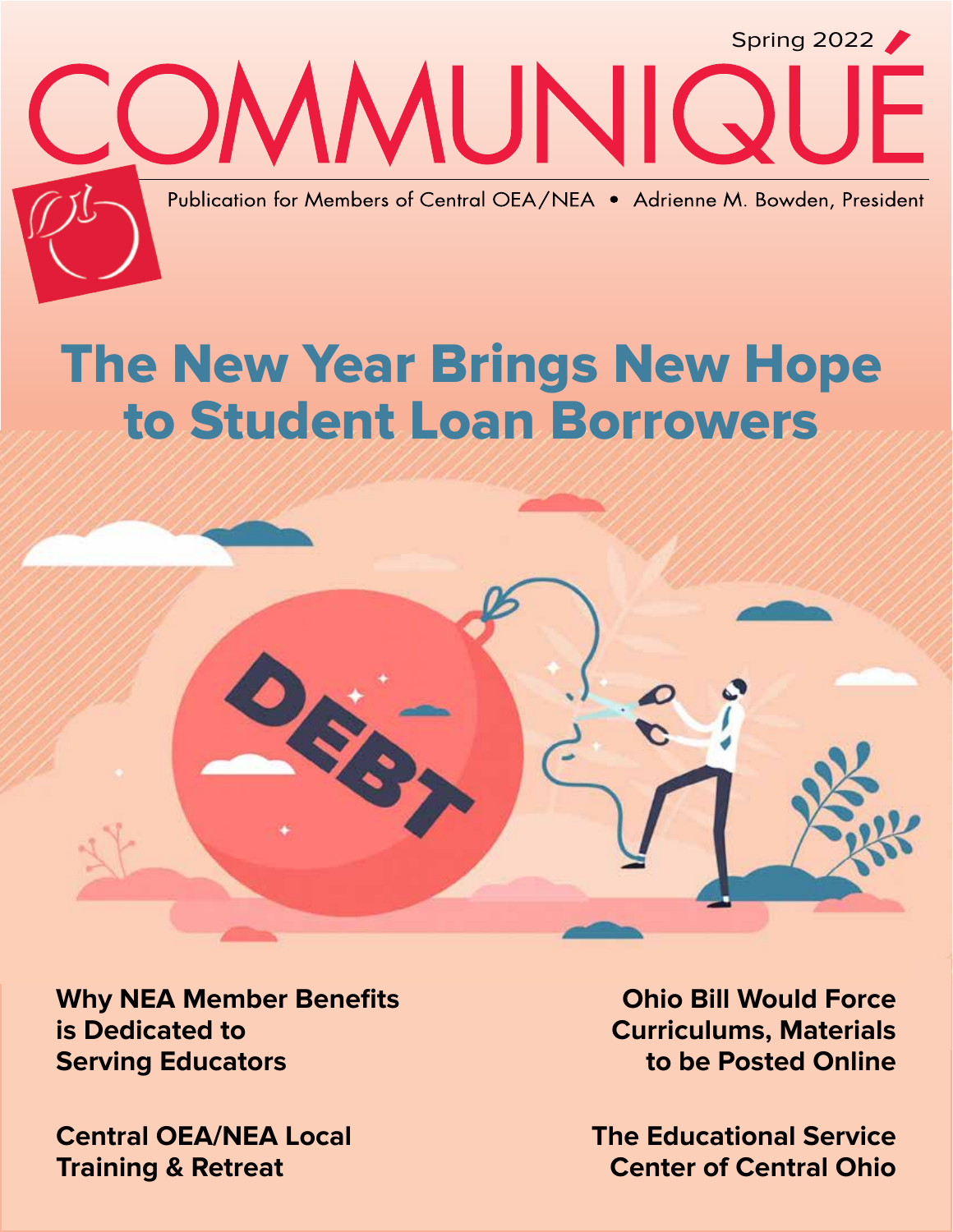# Securing Your Financial Future

**Adrienne M. Bowden (Pickerington EA), Central President & NEA Director**

Spring is a time of renewal. It's a time to clean out the old from the winter and bring in the new for the spring. I hope that each of you can relax and renew over break and strengthen your actions and thoughts to education advocacy. There will be many times throughout this year when we will need your support and action to strengthen public education, our profession and our Association. Stay tuned to our calls of action!

## We need your help to save STRS!

Starting April 1st you will have the ability to vote for the three endorsed candidates to the STRS Board Rob McFee and Jeff Rhodes (for the two contributing member seats) and Rita Walters (one retired teacher member seat). McFee and Rhodes have been on the Board since 2008 and need support to be re-elected. IT is important to have trusted teacher members on the board to continue making the progress to improve the funding of the pension fund. Ballots will arrive in the mail soon and you will have several different ways to vote before the May 2 deadline. If you happen to lose your voting information, you can call 1-866-720-4375 to request your voting details.



As an educator, you may be able to have a part, or all, of your federal student loans, forgiven. This past October I received my letter stating all my loans had been forgiven! It was a great holiday surprise and a great financial relief for my family. The NEA Student Debt Navigator can help you find and apply for money-saving programs. This is a great NEA Member Benefit program helping members find legitimate options to better manage their student loan debt. You can visit:

**www.neamb.com/products/nea-student-debt-navigator** to learn more about Student Loan Forgiveness and refinancing.



This is also an example of how elections matter! In less than one year, the Biden Administration has accomplished more in student loan relief and reform than the past administration did in four years. This last election is having a direct and very real financial impact on the lives of many of our members. By working to cancel student loan debt and improve forgiveness programs, we can work to ensure that everyone who wants to continue their learning can afford to do so. Visit: **www.nea.org/student-debt-support** to learn about more ways you can be an advocate for student debt and student loan forgiveness reform. This will improve the financial opportunity for all those who want to continue in our great profession.



## Keep in Contact with NEA

If you prefer to get electronic media from NEA, consider opting into the NEA Today e-newsletter at **nea.org/signup**. There is also the NEA Today app. To get more information, **nea.org/neatoday**.







Volume 49, Number 3 • Spring 2022

Published four times a year as a service of CENTRAL OEA/NEA, INC. 947 Goodale Blvd.

Columbus, OH 43212

Adrienne M. Bowden, President

Jim Templeton, Vice President Russell Hughlock, Communications & Organizing Coordinator

| Editors               | Ann Eblin, Judy Furnas, Carla Noll |
|-----------------------|------------------------------------|
| <b>Fiscal Manager</b> | Mary Kennedy                       |
| Production            | <b>Russell Hughlock</b>            |
| Design                | Pam McClung                        |
| Phone                 | 614-222-8228                       |
| E-mail                | aa@centraloeanea.org               |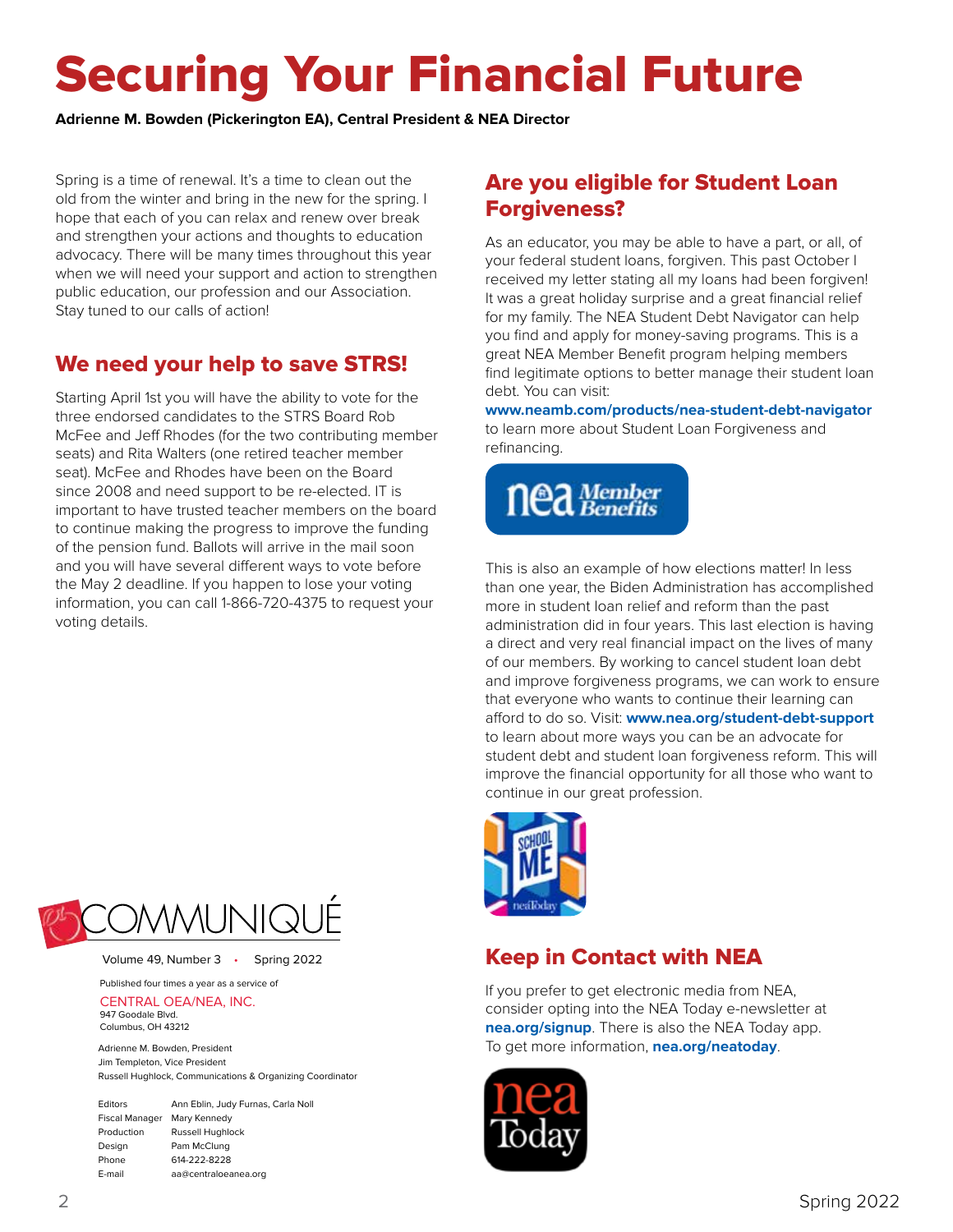# Central OEA/NEA Local Training & Retreat

**Linna Jordan (Hilliard EA), Membership Development chair**

It is time once again to prepare for Central's Local Leader Retreat. Join us June 13-14, 2022 at the Renaissance Hotel in Westerville as we return to in-person collaboration and training. We will start with training sessions on Monday morning for local presidents, vice presidents, treasurers, and association reps. All are welcome regardless of experience level. You can attend these trainings regardless of whether you will be participating in the retreat. After the morning sessions, the Local Retreat will begin with lunch and a presentation from Central staff. More information on each of the training sessions and the retreat itself can be found below.

The President Training (Monday morning) is open to all presidents and/or vice presidents. Even if you've been in office for years this is a great opportunity to receive a refresher on the nuts and bolts of holding office while meeting and interacting with newer officers around Central. We will go through pertinent information about OEA and Central including but not limited to the updated President's Handbook, Central Grants, the importance of FCPE and how to conduct a successful drive, and important information about conducting elections.

The Association Rep Training (Monday morning) is open to all representatives, no matter the experience. We will cover the role of being a rep, including but not limited to, communicating with members and administration, advocating for members, Weingarten Rights, knowing the different types of power, knowing your collective bargaining agreement, and representing members in those difficult meetings.

**The VIRTUAL Treasurers Workshop (Monday morning)** will be divided into a 2-hour session for new-ish treasurers and a 1-hour session for experienced treasurers. The novice workshop is intended for treasurers with fewer than five years of experience in that role. The topics will include but not be limited to, membership enrollment, accounting, budgeting, and tax issues. The experienced workshop is intended for treasurers with five or more years of experience in that role. This workshop assumes knowledge of basic membership enrollment and accounting issues. The workshop topics address practical in-depth knowledge in membership and accounting that may be of help to the participants such as membership reconciliation, early enrollment, and other topics. Experienced presidents are invited to attend the Treasurers Workshop with their treasurers.

Even though these sessions are virtual, treasurers are welcome to join us with their team during the retreat.

The Local Retreat begins with lunch on Monday and continues through Tuesday. This is focused, uninterrupted time for your local team to work on preparation for bargaining; review of your Constitution & Bylaws; a plan for the coming year; a plan for membership commitment and involvement; or whatever needs doing to make sure your local is organized and ready for the following year. During this time, you can also work with your LRC or request a meeting with other OEA staff.

We look forward to seeing everyone again this summer for the opportunity to network and learn from each other!

# June 13-14, 2022

## Register online



Information and Registration can be found on Central's website:

### www.centraloeanea.org/teams

Each participating member must register for the conference. There will be separate registrations for the morning training sessions and the retreat.

A block of rooms will be set aside for local teams who live at least 30 miles from the hotel and are attending the retreat. Individual team members are responsible for reserving their rooms. They will be reimbursed for single occupancy based on the following: they must be registered for one of the trainings and/or retreat and live at least 30 miles from the hotel.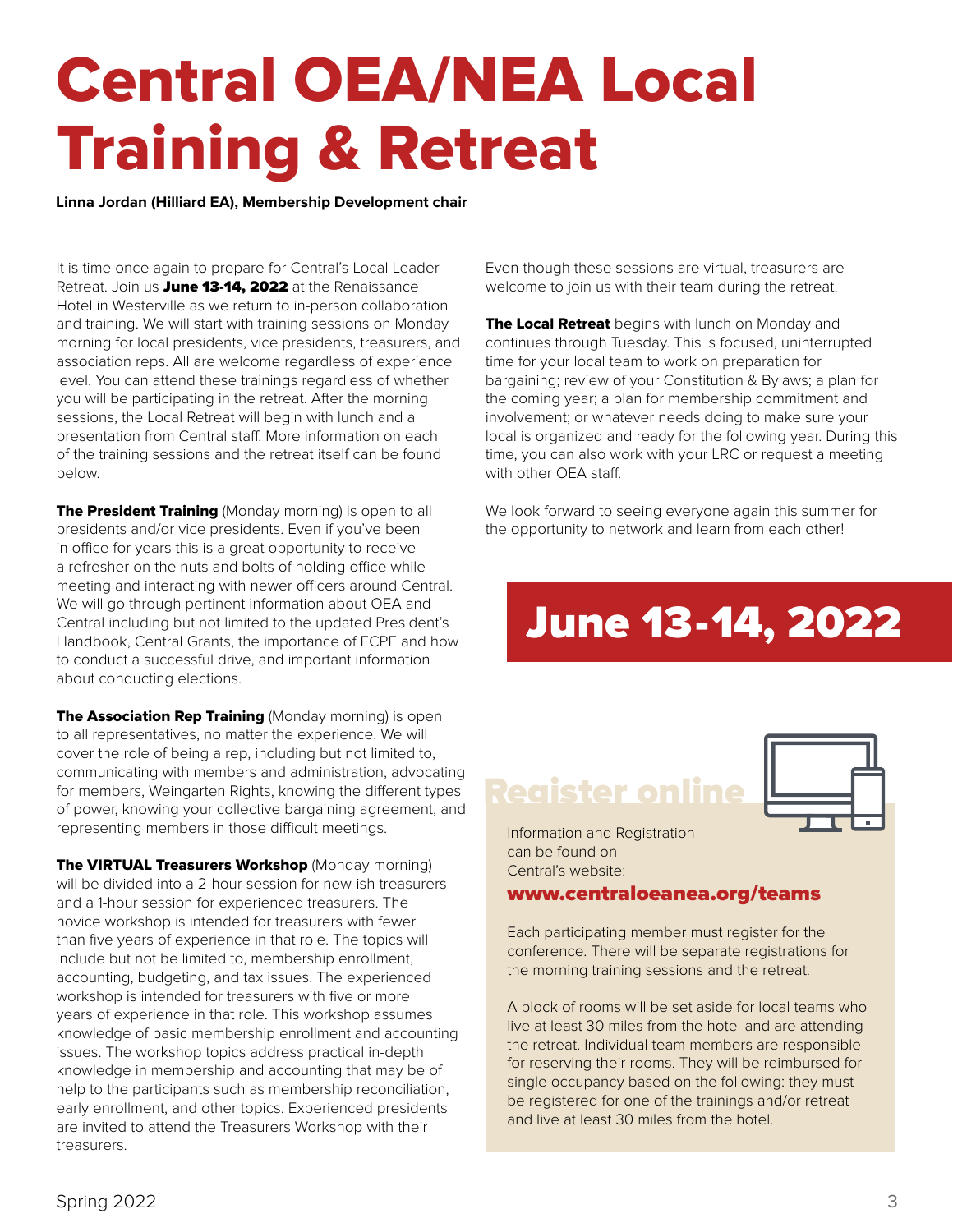# The New Year Brings New Hope to Student Loan Borrowers

**Guy Kendall-Freas, Affiliate Relations Specialist from NEA member Benefits**

The Public Service Loan Forgiveness (PSLF) program was supposed to be a way to attract people to work for government agencies and non-profit organizations but from the very beginning, it has been fraught with problems. Loose oversight and quality standards and loan servicers who misled borrowers resulted in around 1% of applicants getting approved. And during the last administration, we had Cruella DeVos at the Dep't of Education and she resisted forgiveness even after being ordered to do so by the Courts. Many borrowers have given up.

But there is new hope following sweeping reforms announced on Oct. 6, 2021, including a Temporary Expanded PSLF (TEPSLF) program through which borrowers who can "check all the boxes" needed to qualify for PSLF by 10/31/22 will be able to count all past months in repayment even if they were paying on a loan type otherwise ineligible, or using the wrong repayment plan, or if some payments were late or a few cents off.

Generally, the rules for PSLF are 1) that you work for a qualifying employer (governmental agency or a 501(c) (3) corporation); 2) that you have Federal Direct Loans (other loan types may be consolidated to Federal Direct Consolidation loans); 3) that you are enrolled in an Income-Driven Repayment (IDR) plan; and 4) that you make 120 ontime payments. Under TEPSLF, if borrowers can meet items 1 – 3 above by 10/31/22, they may find relief much faster or in many cases, immediately. But that makes it even more confusing.

Recently, a member who was aware of the criteria for PSLF shared a communication from their loan servicer. In 2017, the member consolidated loans to Direct Loans, enrolled in an income-driven repayment plan, and certified employment with a school system. The loan servicer's message was that after recalculating past payments, it was determined that the borrower's obligation has been met and no future payments are required, yet there was a  $$116,000$  balance. Since they met items  $1 - 3$ above, they got credit for the payments made before consolidation. Another member shared an equally confusing communication with a loan servicer. After being turned down twice, they had given up on forgiveness some 4 years ago and consolidated their loans, choosing an extended fixed-rate repayment with a \$440/mo payment. They met 1 & 2 but were in a non-qualifying payment plan.

Their servicer said if they changed to an IDR plan where the payment would be 10% of discretionary income and made 5 payments, they could have the previous 115 payments count. But with a spouse who made a very good income, the 10% of discretionary income would make the payment increase to \$1,210/mo! Essentially, if they can come up with those 5 high payments, the rest of the loans are forgiven or they can continue paying \$440/mo for the next 26 years. For many borrowers, it just doesn't make sense.

And while the Dep't of Ed has created a special site to help (www.studentaid.gov/pslf), NEA Member Benefits and Savi, the partner behind the NEA Student Debt Navigator, can help, too. Members are encouraged to use the Navigator to see if they might qualify for TEPSLF and determine what action is needed. It's as easy as clicking on this link NEA Student Debt Navigator powered by Savi | NEA Member Benefits (neamb.com). The tool can identify the fastest way to be done with your student loans. And compliments of the NEA Members Insurance Trust, the first year of premium service is at no cost (normal cost is \$29.95/year).

This information was submitted by Guy Kendall-Freas, the Affiliate Relations Specialist from NEA member Benefits assigned to Ohio, Kentucky, and West Virginia. Guy can be contacted at gkerndall-freas@neamb.com or 888-749-7380 for more information.

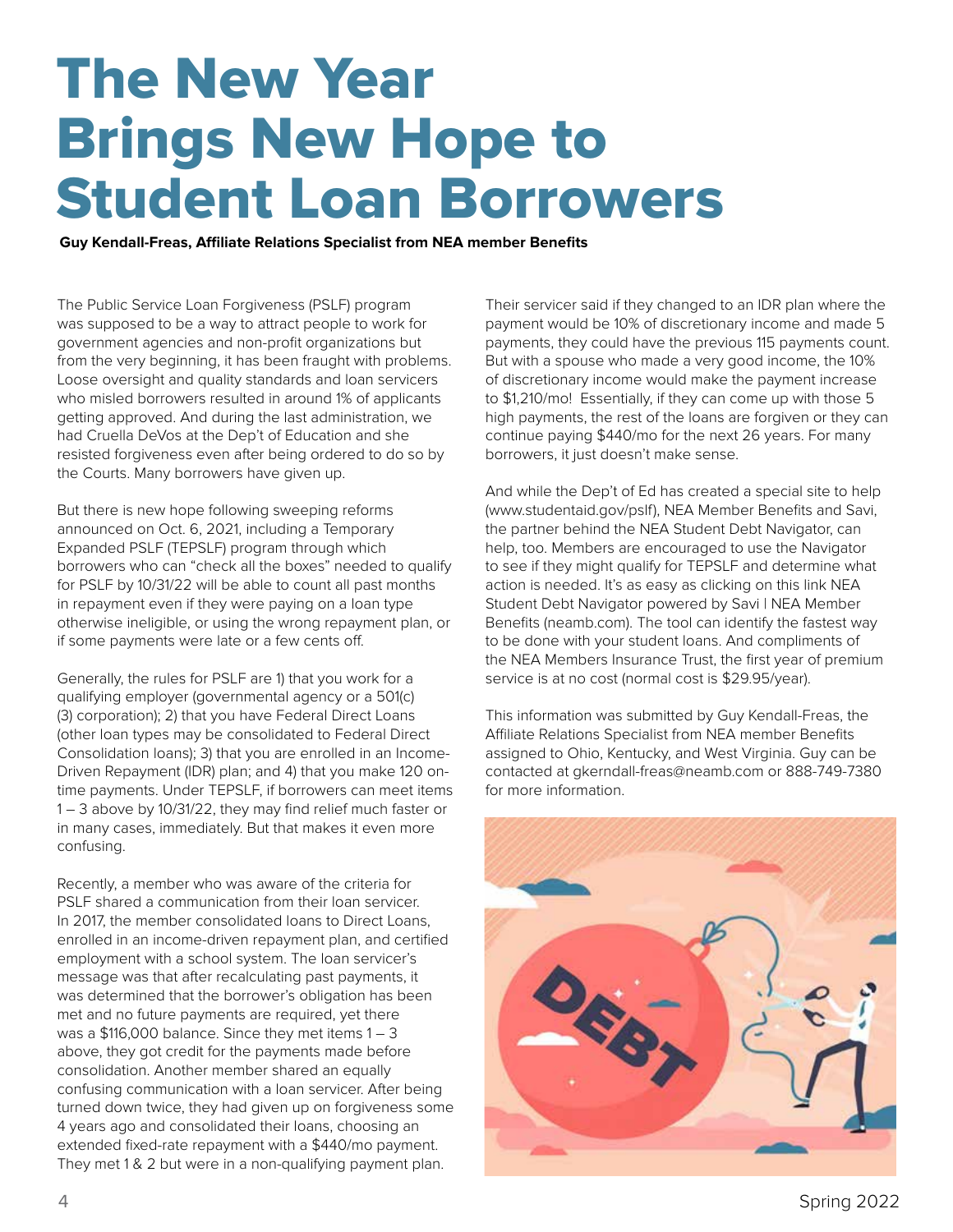# Why NEA Member Benefits is Dedicated to Serving Educators

### **NEA Member Benefits**

NEA members are at the core of everything we do—from negotiating on your behalf to offering valuable benefits with trusted partners, to supporting your personal needs in each stage of your life and career. Find out more about why you inspire us and how we can help you.

At NEA Member Benefits, serving educators is personal.

You're devoted to improving the lives of public-school students, and we're devoted to helping you in all aspects of your personal life.

You work hard and deserve the very best, and we appreciate you. That's why we advocate for you by negotiating on your behalf, using the power of NEA's 3 million members, to bring you a wide range of best-in-class benefits with carefully selected trusted partners—everything from loans and insurance, to travel and everyday shopping discounts.

We give you the information you need to make smart decisions, and our benefits help do more for you and meet your financial needs at every stage of your life and career. Whether you're buying a home or car, sending a child to college, pursuing your advanced degree, or even planning for retirement, our valuable benefits can help enhance your life.

We're singularly focused on giving you and your family peace of mind, so you can spend more time doing all the things you enjoy.

With NEA Member Benefits on your side, you have people and benefits working hard for you. You can count on us to help support you in your personal life, with carefully selected benefits that can help you throughout your life and your long, rewarding career in education.

Here are some quick ways to find out more about how NEA Member Benefits can help you and how you can start taking advantage of the breadth of benefits available to you here as part of your association membership:

• Watch two short videos about how your local and state union membership affords you perks through NEA Member Benefits and how you can find great benefits **www.neamb. com/pages/nea-member-benefits-overview-video** on our website.

• Find out 5 easy steps you can take **www.neamb.com/ pages/top-5-things-to-start-using-your-nea-memberbenefits-video** to start connecting with us today to get the most out of your membership benefits.

• See how to get easy access to some of our most popular membership benefits

**www.neamb.com/shopping-discounts/get-easy-accessto-our-most-requested-deals-and-discounts.**

### Ease Your Mind with the NEA Mental Health App



Avail yourself of free and low-cost resources to cope with all the stressors daily life may toss your way. Features of the NEA Mental Health Program:

- On-demand mobile App provides clinically validated tools for managing stress, anxiety, depression and more
- Many App resources are free of charge, and others are discounted for NEA members
- Available tools and services include daily mood tracking, guided meditations and journeys, an anonymous community of peers, and individual coaching and therapy
- Learn more at **www.neamb.com/mentalhealth**

### NEA Discount Tickets Program

Ramp up the fun in 2022 with special deals on tickets to theme parks, attractions,shows, sports, ski packages and more adventuresnationwide with the new NEA Discount Tickets Program! Find your tickets now at **www.neamb.com/tickets**

### NEA Discount Marketplace— Exclusive Offers for Members

The NEA Discount Marketplace, powered by Rakuten, enables members to earn Cash Back when they shop and save on brand-name merchandise from over 2,500 top retailers and online stores. Check out memberexclusive deals at **neamb.com/marketplace**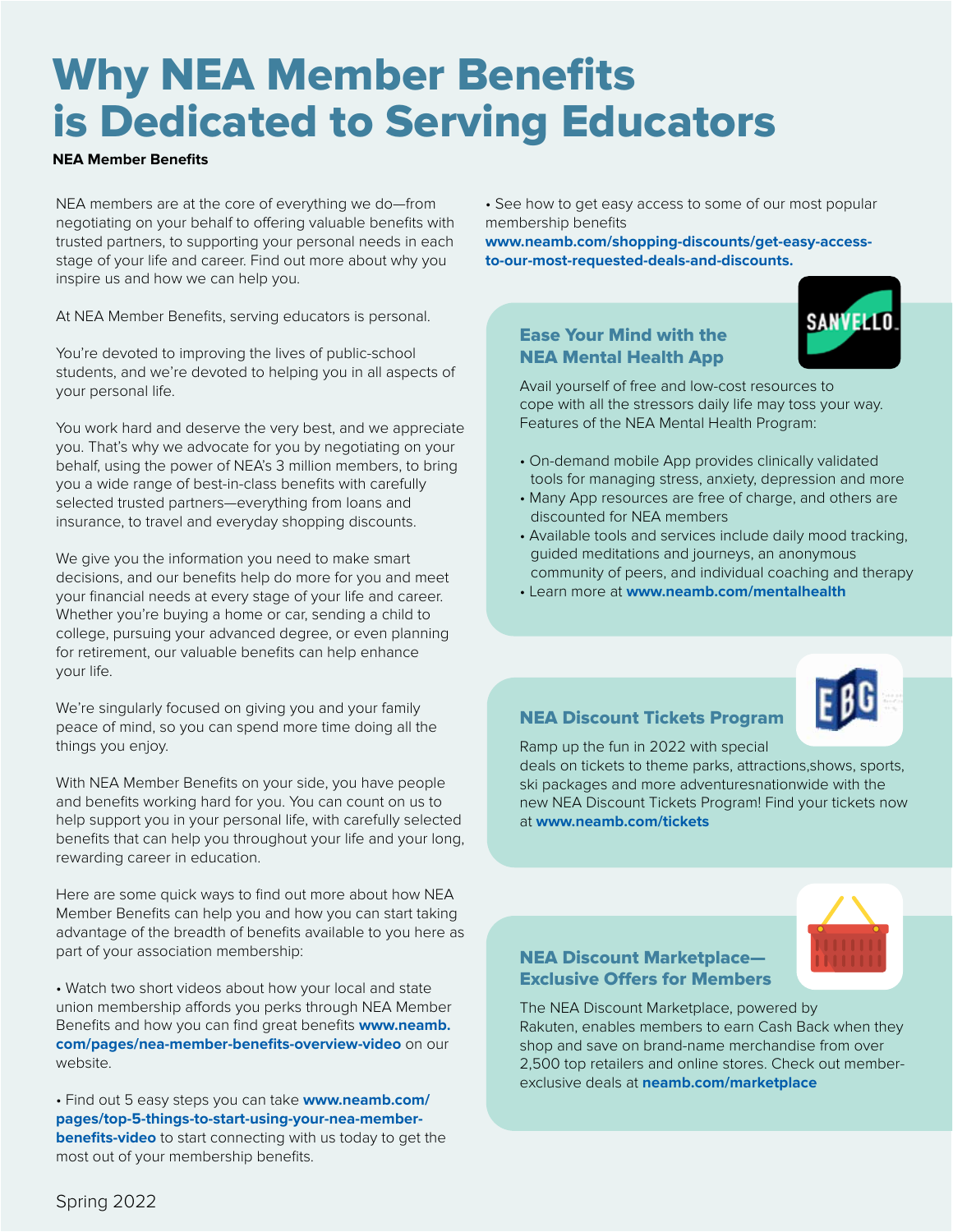# Ensuring Ohio's Maps are Fair

**Jarrod Weiss (Marysville EA)**

The U.S. Constitution states that every 10 years a census of America's population must be taken and those numbers used to determine the appropriation of representatives in the U.S. House of Representatives. In addition, those numbers are used to determine the population breakdown for the Ohio House and Senate district maps.

However, like much of the country Ohio has had issues over the years drawing state Congressional, Senate, and House maps that unduly favor the political party in charge. Through a process called "Gerrymandering," a concentration of political power has shifted the balance away from the will of the voters and into the hands of partisan bosses.

Ohio voters finally had enough of this political "gerrymandering" and in 2015 voted to change the state's Constitution to create a bipartisan commission charged with the drawing of political maps that included a set of stringent criteria meant to make our state more politically competitive. This group, the Ohio Redistricting Commission (ORD), would be tasked with using census numbers to create competitive political maps that respect the majority political will while protecting the views of the political minority.

Over the past 10 years, Ohio voters have favored Republicans 54% of the time and Democrats 46% of the time. The goal of the ORD would be to create political maps that are compact (not snaking across the state), keeps political entities together (like cities and townships), and maintain the partisan breakdown of Ohio's voters. The commission must have a bipartisan vote to approve 10 year maps and uphold the will of Ohio's voters. In theory, this is exactly what we want, but in practice, it is something else entirely.

The ORD has been working to create new competitive maps which would be in place from 2022 to 2032. However, the political power within the commission has continuously created maps that favor Republicans by nearly two-thirds in both the Senate and the House - not living up to the spirit of the creation of the bipartisan commission. As of this writing, the Ohio Supreme Court has ruled twice in the past two months that the maps approved by the majority, without the support of the minority, are unconstitutional and have been sent back to the commission.

These maps are vitally important to the health and welfare of our public school system, our teachers, our families, and, most importantly, our students. Political maps that do not advance a competitive balance push the policies of our state to the extremes. Without maps that reflect the will of Ohio's voters, one political party can move forward with an agenda that does not mirror that which the voters of our state want, much to the determinant of public education.

As educators, we must continue to push for competitive political maps that protect the will of all Ohioans, not just those in the political majority -- and a slim majority at that. Competition is good in a free enterprise economy, so there is no doubt that it is good in our politics as well. The will of the people was obvious when they voted to create the Ohio Redistricting Commission and we need to hold our public leaders accountable for living up to their charge of creating competitive and balanced political maps.

Go to **www.ohea.org** today and take action in supporting fair, competitive, and balanced political maps in Ohio. For our schools, families, teachers, and students we must push for Ohio to have political maps that reflect the will of the people, not just the slim majority.

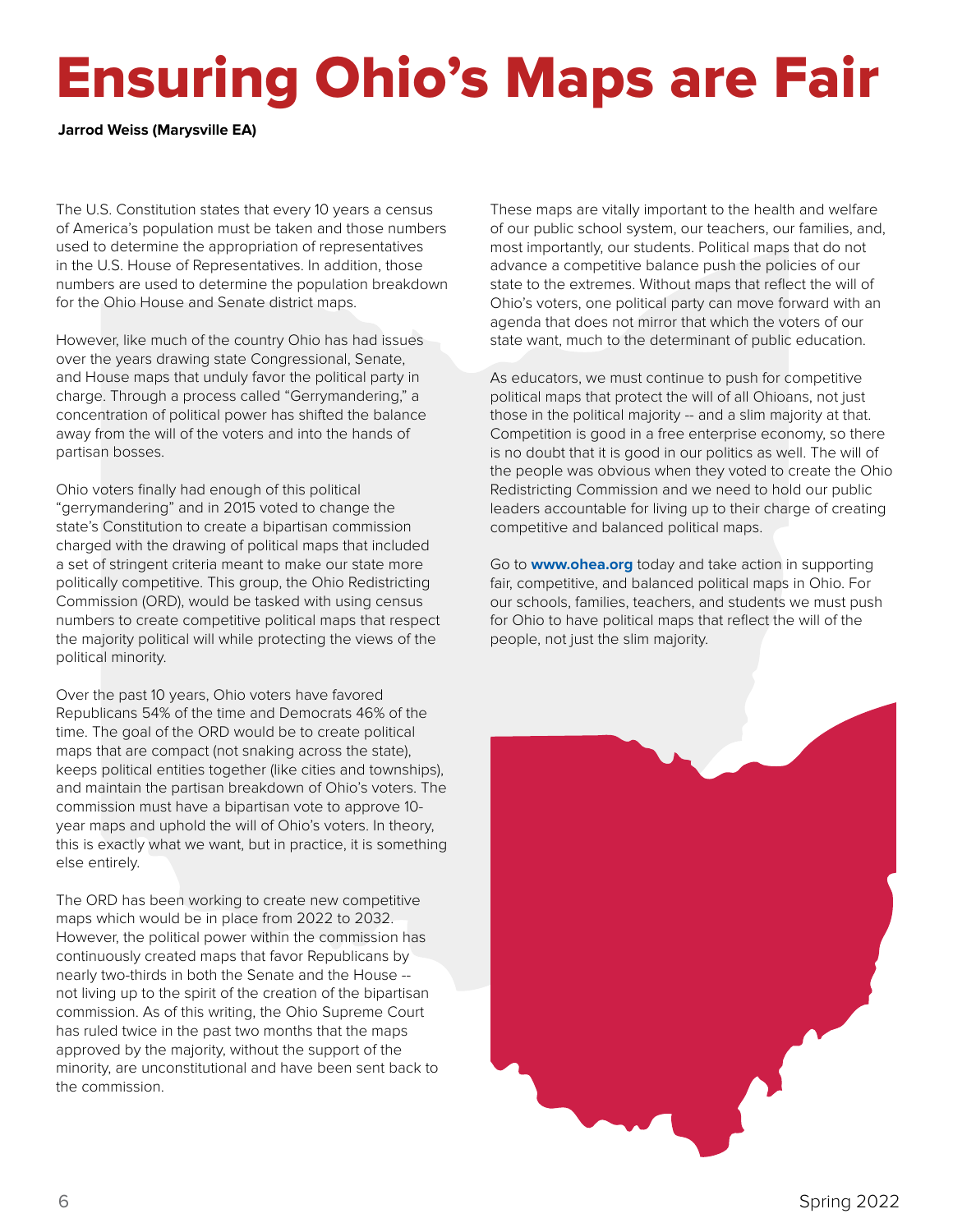## Ohio Bill Would Force Curriculums, Materials to be Posted Online

### **Molly Wassmuth (Westerville EA)**

House Bill 529, a bill introduced in Ohio would require school districts, charter schools, public colleges (with respect to courses taught to secondary students through the college credit plus program), and private schools to post on its publicly accessible website an internet link or title to all of the following used by each school, course, or classroom: every textbook, a course syllabus that includes a list of all "instructional materials" and activities to be "used for student instruction" in each instructional course, a written summary of each instructional course, the state academic standards related to each instructional course.

Rep. Brett Hillyer (R-Uhrichsville), who introduced the bill in December, says his bill would require schools to post curriculum, reading material, and lesson plans on their websites. But he says it's not in response to the teaching of what Republicans have called "critical race theory" or divisive racial issues.

Currently, schools are legally required to provide parents with the information if it's requested.

OEA remains concerned about any additional burdens being thrust upon members during these incredibly stressful times. Ohio Education Association President Scott DiMauro said the bill is unnecessary and creates hardship for teachers. "As educators, we know that collaboration with parents is critically important. I don't think we need a piece of legislation like this to continue encouraging collaboration between parents and educators," DiMauro said. "The impact of this is another example of what frustrates our members. It's another thing that feels like big government overreach that micromanages the things that are done in schools. It's going to take so much time, and it seems to actually encourage distrust. It's going to have a negative impact on people who are already overwhelmed."

This Bill has been referred to the House Primary and Secondary Education Committee. Members of this committee are Adam Bird Vice-chair, Gary Click, Sarah Fowler, Catherine Ingram, Don Jones, Kyle Koehler, Mary Lightbody, Susan Manchester, Gayle L. Manning Chair, Joseph A. Miller III., Gail Pavliga, Tracy Richardson, Phil Robinson Ranking member, D.J. Swearingen and Lisa Sobecki.

State representatives contact information may be found here: **www.house.gov/representatives/find-yourrepresentative**

## The Educational Service Center of Central Ohio

### **Barry Alcock (OEA-R), Member, ESC Governing Board**

In November 2022, with the strong assistance of Central OEA and OEA, I was elected to serve as a member of the Governing Board of the Educational Service Center of Central Ohio. There are fifty-one ESCs across the state, and all but one of the 615 school districts in Ohio belong to an area ESC. ESCs are school districts themselves under state law and exist largely to provide solutions to member school districts, mostly through helping reduce duplication of services, and providing technical assistance and support functions, often through inter-district assistance. I have attended four Board meetings, although only one as an official member, having been sworn in on January 14, 2022. At each meeting, the Board is asked to approve various contracts for dozens of Intervention Specialists, Occupational Therapists, Speech Therapists, and other educational and teacher aides who will serve in districts across Franklin and Delaware Counties.

There have been other actions of note. I will mention two here, with more to come in succeeding issues. Many smaller districts demonstrate a real need for, among other positions, more school psychologists to serve growing populations of students, but without the financial reserves to hire additional full-time persons. To that end, the ESC is funding stipends for four students enrolled in the graduate program in school psychology at OSU. Each student will spend twenty hours per week serving in particular districts, dividing time among the districts, for the stipend, and when s/he completes the degree, each will serve those particular districts as a school psychologist for a number of years. Each will serve in more than one district, thus sharing resources in ways that benefit both students and districts.

The ESC will actively participate in the initiative "Success By Third Grade." A recent study indicates that scores in the Third Grade Reading Assessment dropped for each district in the ESC area, with the greatest drops in the ten districts with the greatest numbers of financially needy students. To that end, the ESC will commit thousands of dollars and efforts to provide literacy programming not in the schools themselves, where many interventions have already been implemented, but in the actual neighborhoods, housing developments, and centers where the greatest concentration of needy students live. This will be part of the ongoing third-grade initiative over the next dozen years being undertaken in Franklin County.